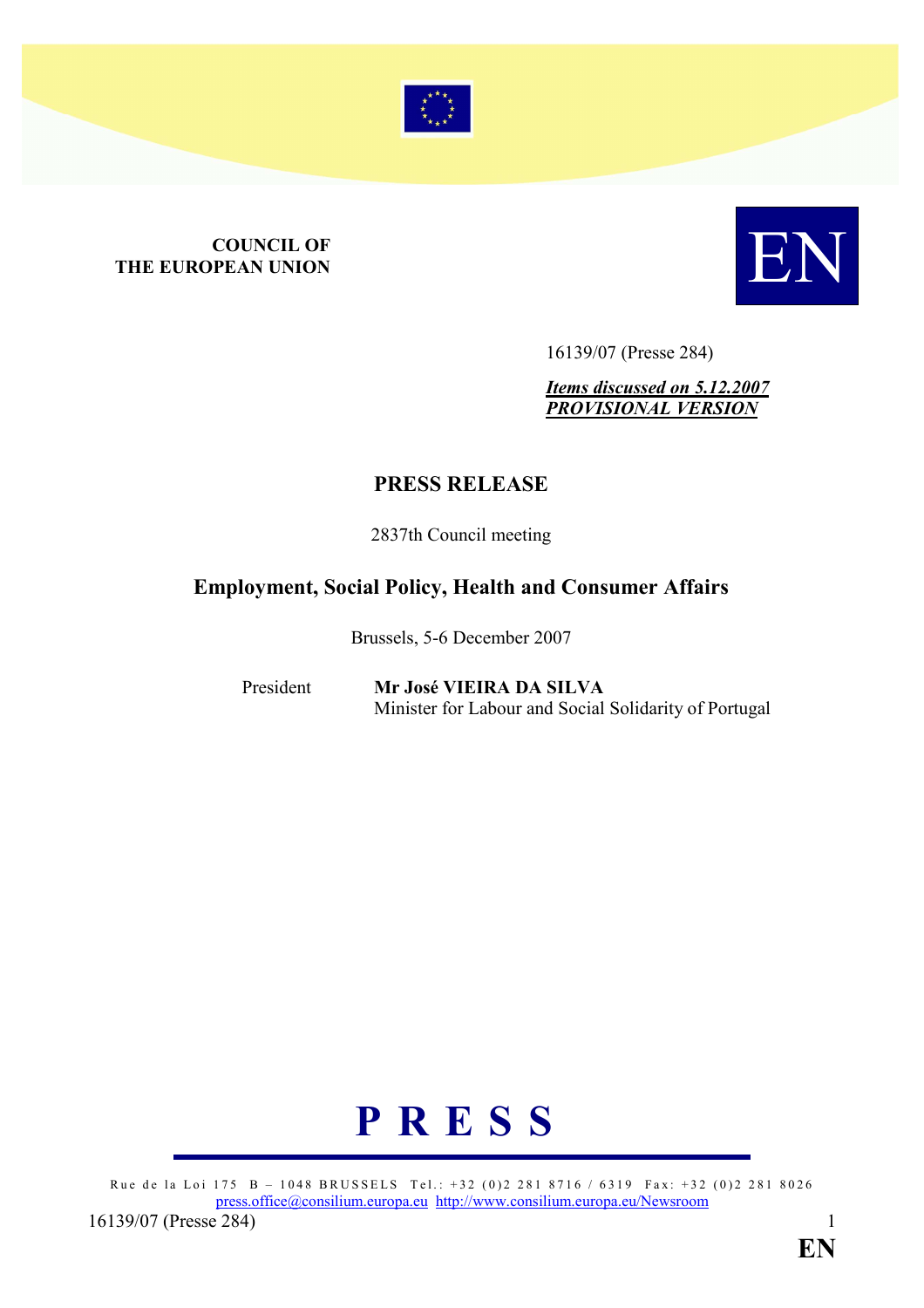# **Main results of the Council**

The Council adopted common principles of flexicurity .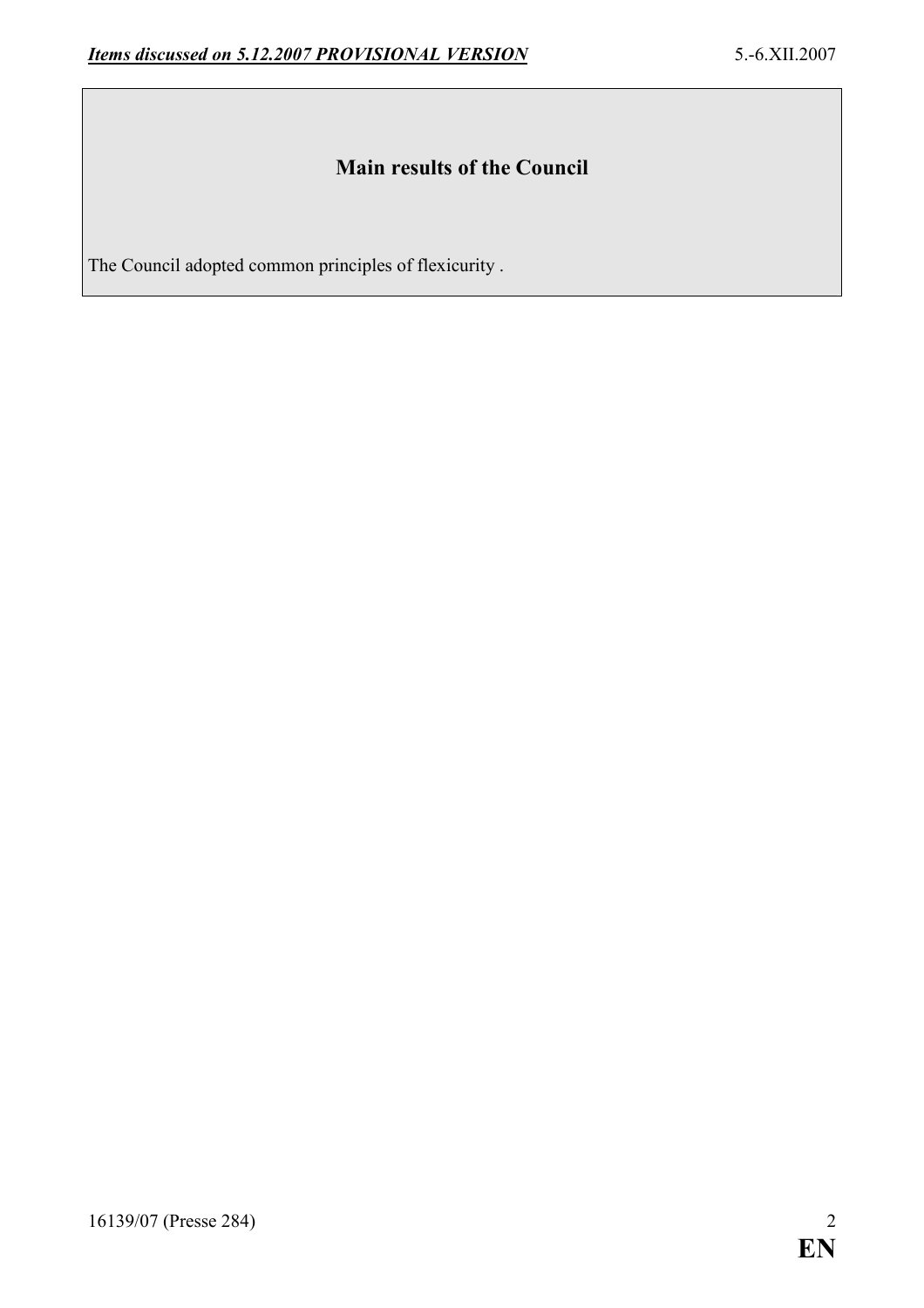# $$

| <b>ITEMS DEBATED</b>                                                                 |  |
|--------------------------------------------------------------------------------------|--|
|                                                                                      |  |
|                                                                                      |  |
|                                                                                      |  |
| Future prospects for the European Employment Strategy in the new cycle of the Lisbon |  |
|                                                                                      |  |
|                                                                                      |  |
|                                                                                      |  |
| Active inclusion of people furthest from the labour market - Council conclusions 16  |  |
|                                                                                      |  |
|                                                                                      |  |
|                                                                                      |  |
|                                                                                      |  |

# **OTHER ITEMS APPROVED**

*none* 

<sup>1</sup> • Where declarations, conclusions or resolutions have been formally adopted by the Council, this is indicated in the heading for the item concerned and the text is placed between quotation marks.

- Documents for which references are given in the text are available on the Council's Internet site (http://www.consilium.europa.eu).
- Acts adopted with statements for the Council minutes which may be released to the public are indicated by an asterisk; these statements are available on the Council's Internet site or may be obtained from the Press Office.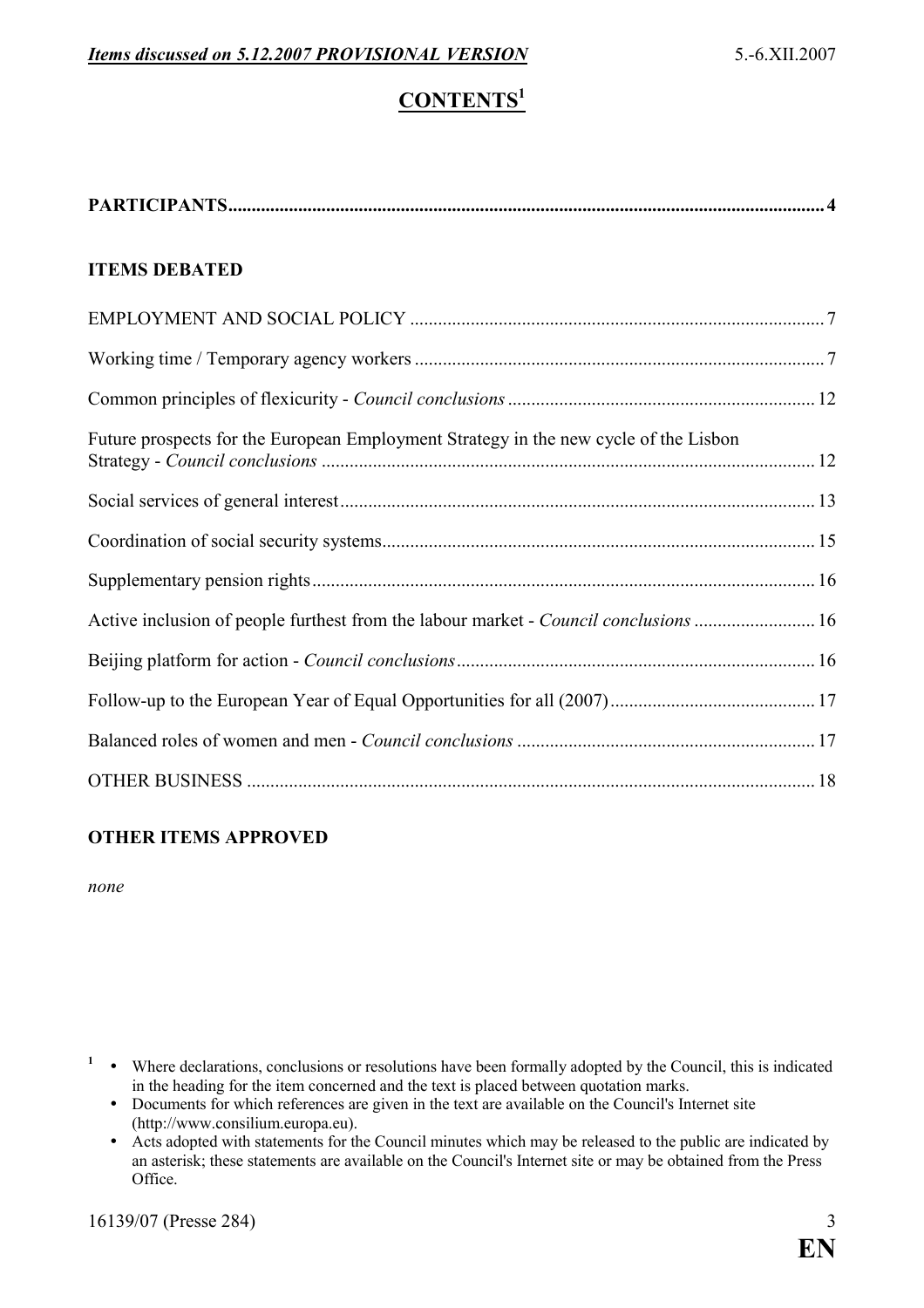# **PARTICIPATS**

#### The governments of the Member States and the European Commission were represented as follows:

**Belgium**:

Mr Peter VANVELTHOVEN

**Bulgaria:**

**Czech Republic:**<br>Mr Petr NEČAS

**Denmark:** Mr Claus Hiort FREDERIKSEN Minister for Employment

Germany:<br>Mr Olaf SCHOLZ Ms Ulla SCHMIDT Federal Minister for Health

**Estonia:**

**Ireland:**<br>Mr Pat the Cope GALLAGHER

**Greece:**<br>Mr Vasilios MAGGINAS

**Spain:** Mr Jesús CALDERA SÁNCHEZ-CAPITÁN Minister for Labour and Social Affairs<br>Mr Bernat SORIA ESCOMS Minister for Health and Consumer Affa

**France:**<br>Mr Xavier BERTRAND Ms Roselyne BACHELOT-NARQUIN

**Italy:**<br>Mr Cesare DAMIANO

**Cyprus:**<br>Mr Kostas KADIS Mr Kostas KADIS Minister for Health

**Latvia:**

16139/07 (Presse 284) 4

Mr Christian DUPONT Minister for the Civil Service, Social Integration, Policy on Large Towns and Cities and Equal Opportunities Mr Bruno TOBBACK Minister for the Environment and Minister for Pensions<br>Mr Peter VANVELTHOVEN Minister for Employment Mr Didier DONFUT State Secretary for European Affairs, attached to the Ministry of Foreign Affairs

Ms Emilia Radkova MASLAROVA<br>
Minister for Labour and Social Policy<br>
Minister for Health<br>
Deputy Minister for Health Deputy Minister for Health

Deputy Prime Minister, Minister for Labour and Social **Affairs** Mr Michael VÍT **Deputy Minister for Health with responsibility for the** protection and promotion of public health, Chief Public Health Officer of the Czech Republic

Federal Minister for Labour and Social Affairs Mr Karl-Josef WASSERHÖVEL State Secretary, Federal Ministry of Labour and Social Affairs Mr Hermann KUES Parliamentary State Secretary to the Federal Minister for Family Affairs, Senior Citizens, Women and Youth

Minister for Social Affairs

Affairs

Minister of State at the Department of Health and Children with special responsibility for Health Promotion and Food Safety Mr Billy KELLEHER Minister of State at the Department of Enterprise, Trade and Employment with special responsibility for Labour

Minister for Employment and Social Protection Mr Dimitrios AVRAMOPOULOS Minister for Health and Social Solidarity

Minister for Health and Consumer Affairs Mr Joseba AZKARRAGA Minister for Justice, Employment and Social Security of the Autonomous Community of the Basque Country

Minister for Labour, Labour Relations and Solidarity<br>Minister for Health, Youth and Sport

Minister for Labour and Social Policy Mr Gian Paolo PATTA State Secretary for Health

Minister for Labour and Social Insurance

Minister for Welfare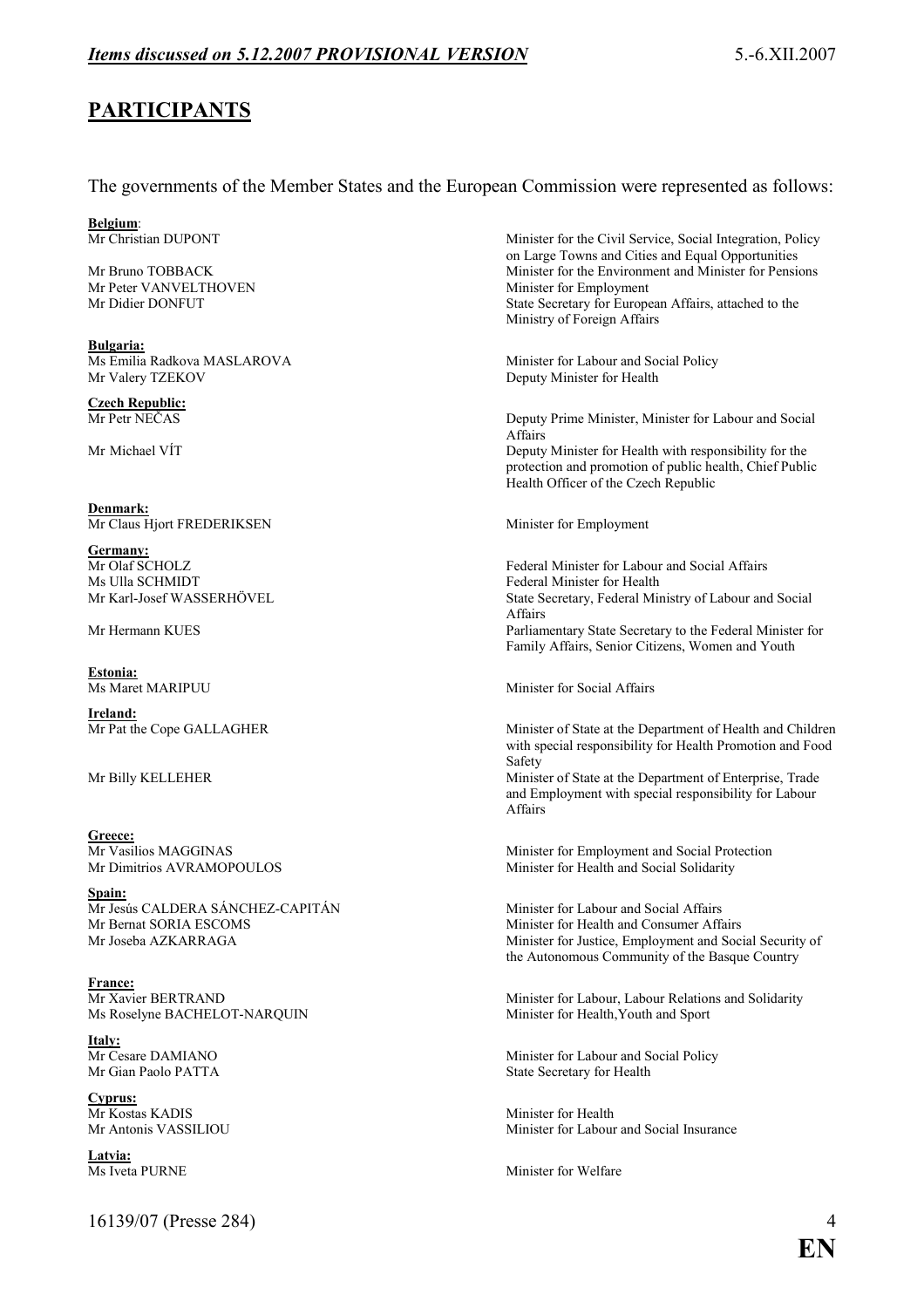## *Items discussed on 5.12.2007 PROVISIONAL VERSION* 5.6.XII.2007

**Lithuania:**

Mme Romalda BARANAUSKIENE Secretary of the Ministry of Health

**Luxembourg:**<br>Mr Francois BILTGEN

**Hungary:**<br>Mr Gábor CSIZMÁR

**Malta:**

**Netherlands:**<br>Mr Piet Hein DONNER

**Austria:**

**Poland:**

**Portugal:** Mr António CORREIA DE CAMPOS Minister for Health<br>Mr José VIEIRA DA SILVA Minister for Labour

**Romania:**

**Slovenia:** Ms Zofija MAZEJ KUKOVIČ Minister for Health

**Slovakia:**

**Finland:** Ms Tarja CRONBERG Minister for Labour<br>
Ms Liisa HYSSÄLÄ Minister for Social

**Sweden:**<br>Mr Göran HÄGGLUND Mr Sven Otto LITTORIN Minister for Employment

**United Kingdom:**

Mr Armands PLORINŠ State Secretary, Ministry of Health

State Secretary at the Ministry of Social Security and Labour

Minister for Labour and Employment, Minister for Culture, Higher Education and Research, Minister for Religious Affairs Mr Mars DI BARTOLOMEO Minister for Health and Social Security

Mr Gábor CSIZMÁR State Secretary, Ministry of Labour and Employment<br>Ms Ágnes HORVÁTH State Secretary, Ministry for Health State Secretary, Ministry for Health

Minister for Education, Youth and Employment Ms Helen D'AMATO Parliamentary Secretary for the Elderly and Community Care

Minister for Social Affairs and Employment

Mr Martin BARTENSTEIN<br>
Mr Erwin BUCHINGER<br>
Federal Minister of Social Affairs and Labour<br>
Federal Minister of Social Affairs and Federal Minister of Social Affairs and Consumer Protection Ms Andrea KDOLSKY Federal Minister for Health, Family and Youth

Mr Jarosław DUDA<br>
Mr Marek TWARDOWSKI<br>
Mr Marek TWARDOWSKI<br>
Secretary of State, Ministry of Health Under-Secretary of State, Ministry of Health

Minister for Labour and Social Solidarity Mr Jorge LACÃO State Secretary for the Prime Minister's Office<br>Mr Pedro MAROUES State Secretary for Social Security State Secretary for Social Security Mr Fernando MEDINA State Secretary for Employment and Vocational Training

Minister of Labour, the Family and Equal Opportunities

Minister for Labour, the Family and Social Affairs

State Secretary, Ministry of Health

Minister for Social Affairs and Health

Minister for Social Affairs

Secretary of State for Business. Enterprise and Regulatory Reform Ms Dawn PRIMAROLO<br>
Minister of State for Public Health<br>
Mr James PLASKITT Parliamentary Under-Secretary of State, Department for Work and Pensions

**Commission:** Mr Franco FRATTINI Vice President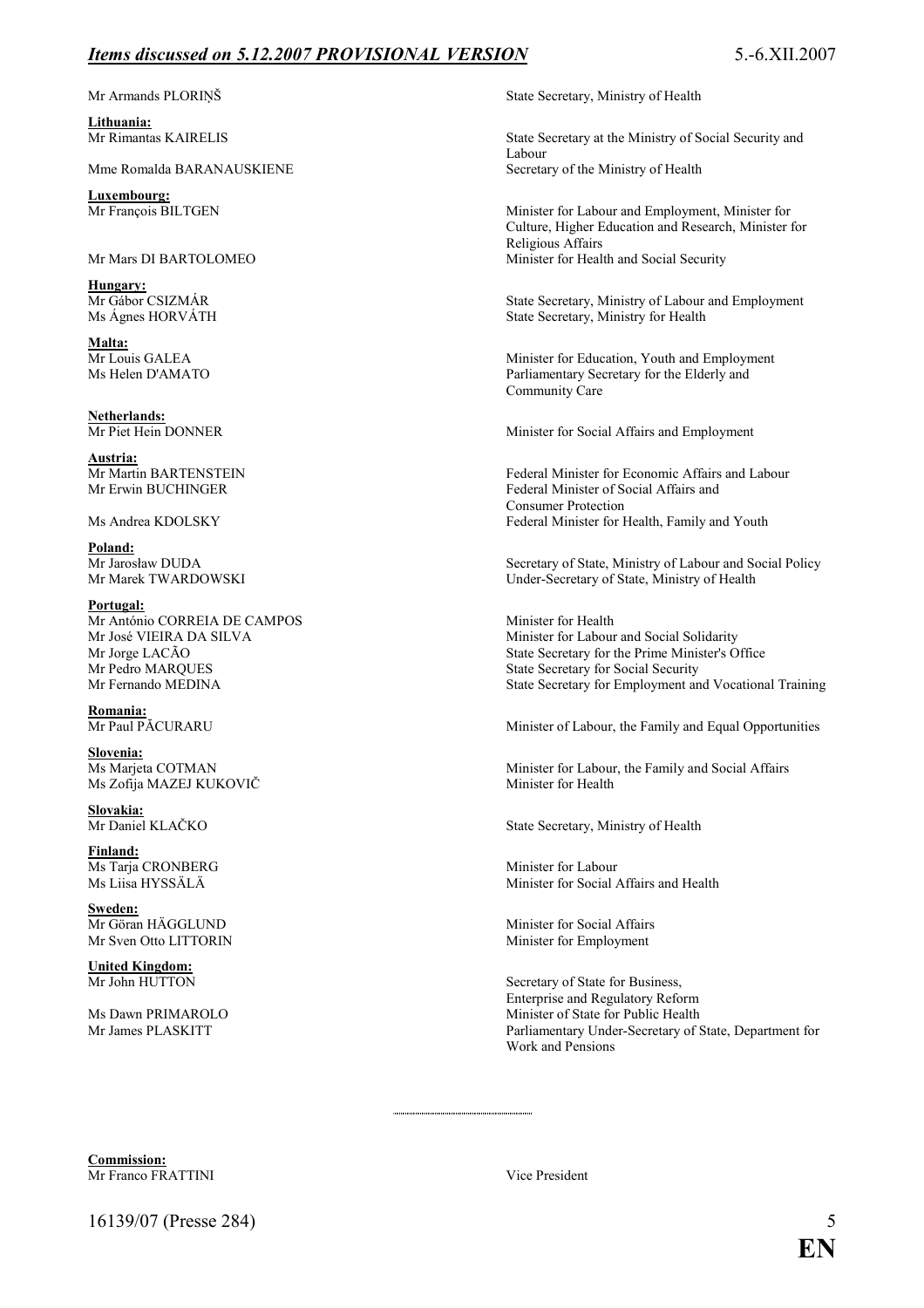### *Items discussed on 5.12.2007 PROVISIONAL VERSION* 5.-6.XII.2007

Mr Markos KYPRIANOU 1999 - 1999 Member 1999 Member 1999 Member 1999 Member 1999 Member 1999 Member 1999 Member 1999 Member 1999 Member 1999 Member 1999 Member 1999 Member 1999 Member 1999 Member 1999 Member 1999 Member 199 Mr Vladimir ŠPIDLA

**Other participants:**<br>Ms Elise WILLAME

Ms Elise WILLAME Chair of the European Social Protection Committee<br>Mr Emilio GABAGLIO Chair of the Employment Committee Chair of the Employment Committee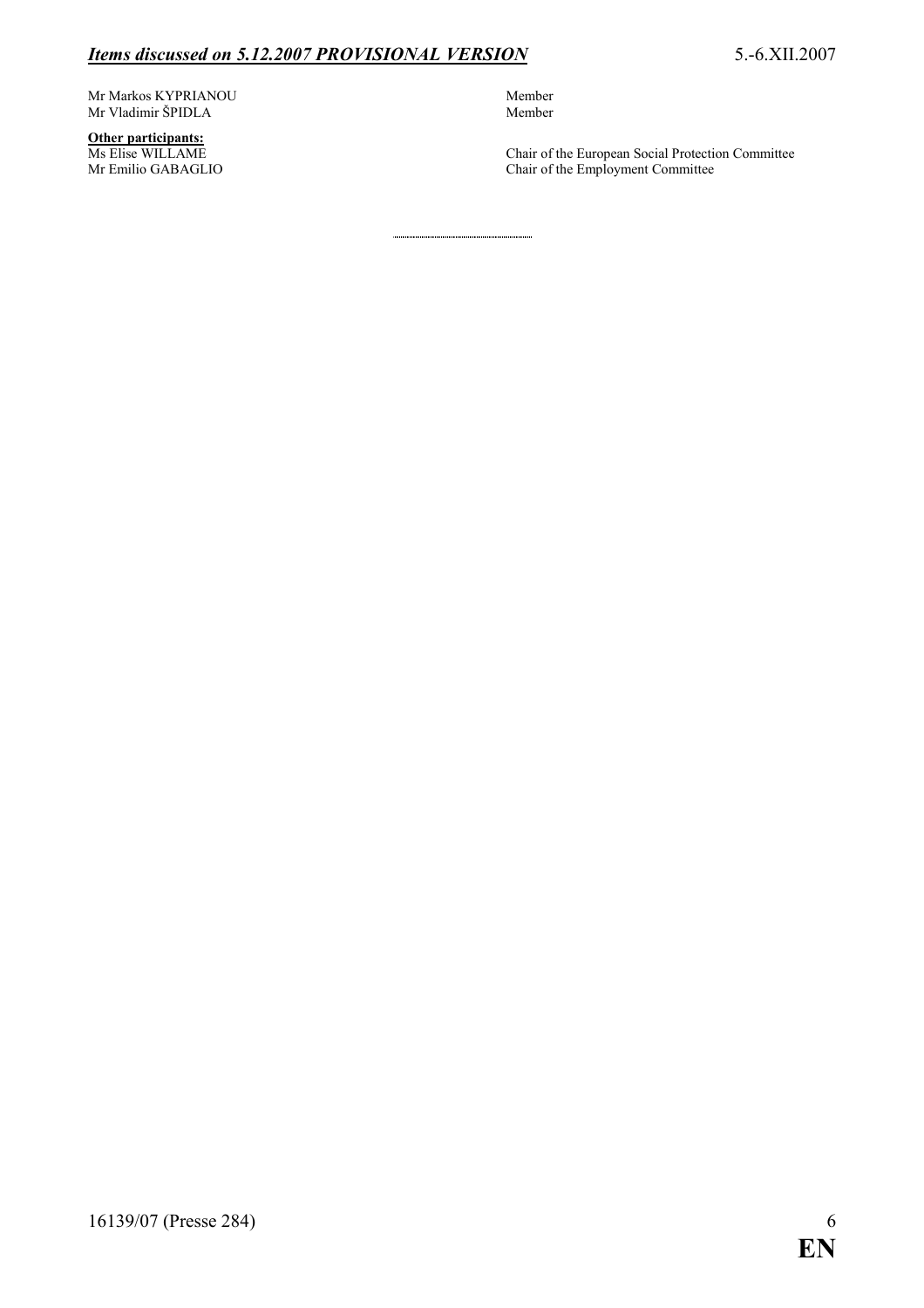#### **ITEMS DEBATED**

#### **EMPLOYMENT AND SOCIAL POLICY**

#### **Working time / Temporary agency workers**

The Council seeked to reach political agreement on two draft Directives, the first one aimed at amending Directive 2003/88/EC concerning certain aspects of the organisation of working time**<sup>1</sup>** (*16061/07,* the second one aimed at establishing working conditions for temporary agency workers *(15086/07 ADD1).*

Already, in July, the Presidency announced that it would consult with different member states in order to evaluate the conditions for balanced solutions in the legislative files under discussion in the (EPSCO) Council, namely the two draft directives.

The need for progress in these two draft directives was clear. The need for advance was recognised by most member states, many of which have problems they need to address in the context of these directives.

After extensive bilateral consultations with different member states and the Commission, the Presidency decided to present compromise proposals for both directives.

In the past, both draft directives had been discussed separately, but in fact the Presidency considered they were linked since they deal with central aspects of the regulation of contemporary labour markets. Given the difficulties in finding isolated solutions for each of the files, the Presidency decided that there would be added value in working on a simultaneous and integrated solution, thus allowing member states to find a balance between the two directives that would be acceptable from the political point of view.

**<sup>1</sup>** Directive 2003/88/CE of the European Parliament and of the Council of 4 November 2003 (OJ L 299, 18.11.2003, p. 9).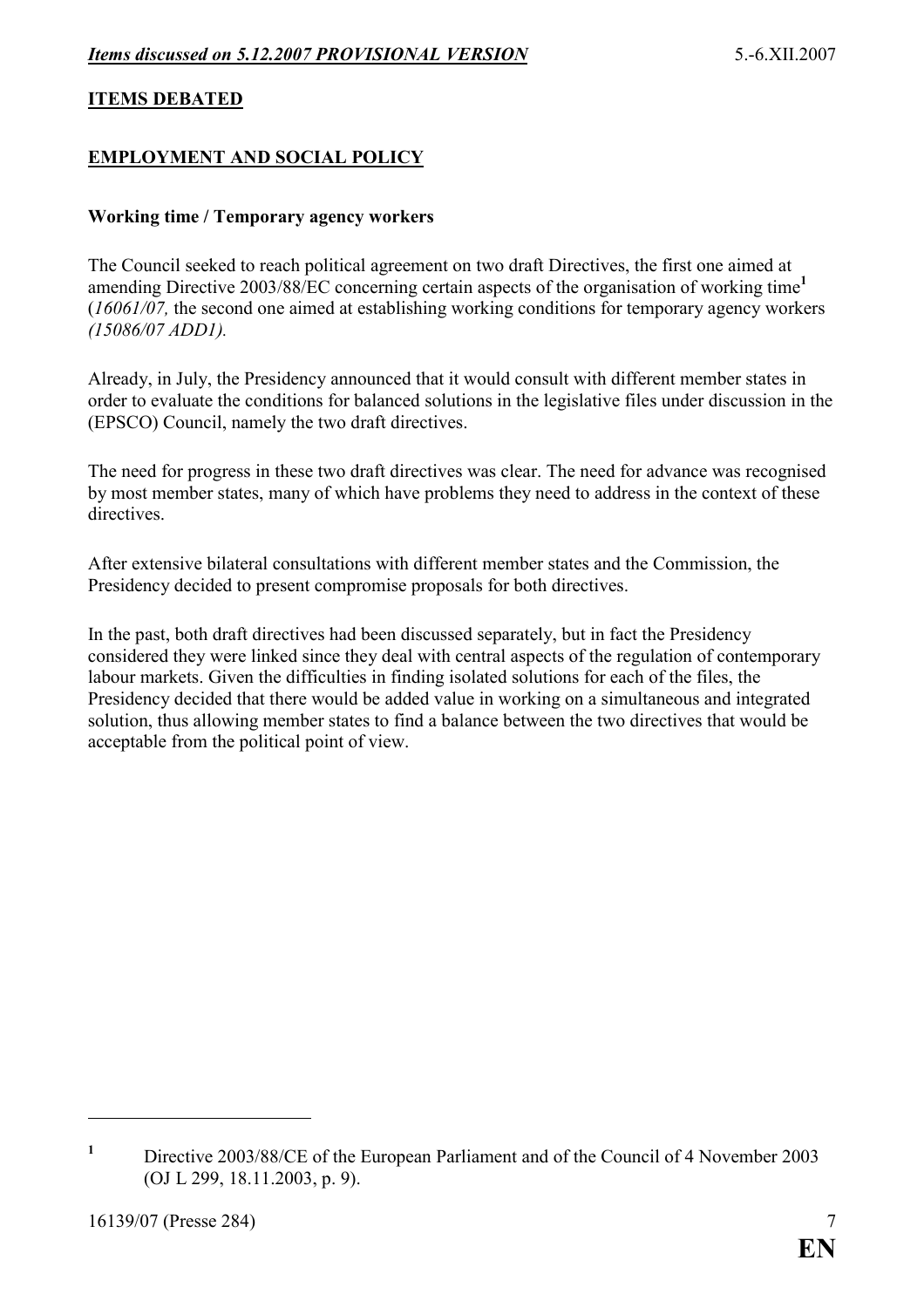# *Items discussed on 5.12.2007 PROVISIONAL VERSION* 5.-6.XII.2007

This joint approach was widely accepted by a large majority of member states, in the Council. The connection between the two directives, and more specifically the proposals presented by the Presidency, was considered a solid and viable basis for negotiation towards an agreement in both.

The Presidency explored different solutions, within the balanced framework underlying the proposals, to reach an enlarged consensus that would be politically desirable.

Having in mind the fact that this proposal is still very recent, as well as the sensitive nature of these directives to some member states and the importance of exploring all attempts to reach an agreement as large as possible before final decision, the Council agreed that the best option at this moment was to postpone a decision, in order to further pursue the dialogue.

Nevertheless, the Presidency noted that a vast majority of member states had spoken in favour of an integrated solution for the directives, building a global equilibrium between the two, and that many member states had pressing needs to address labour market regulation problems which depend on a solution to these files. Achieving results in the short-term is therefore of utmost importance for the EU as a whole.

Thus, and respecting the dominant orientation within the Council, the Presidency stressed that this openness to dialogue and consensus intends only to strengthen the conditions for a solution that reflects the position of a clear and strong majority. The proposals presented are a major step forward, because they now open an adequate way to reach a solution in these files. There is a real margin for political decision in 2008, building on the solid basis for progress that the Council has just built. The forthcoming presidencies and the Commission might proceed with efforts to achieve a positive and final outcome on both directives, given the importance of the issues at stake and the specific needs of many member states.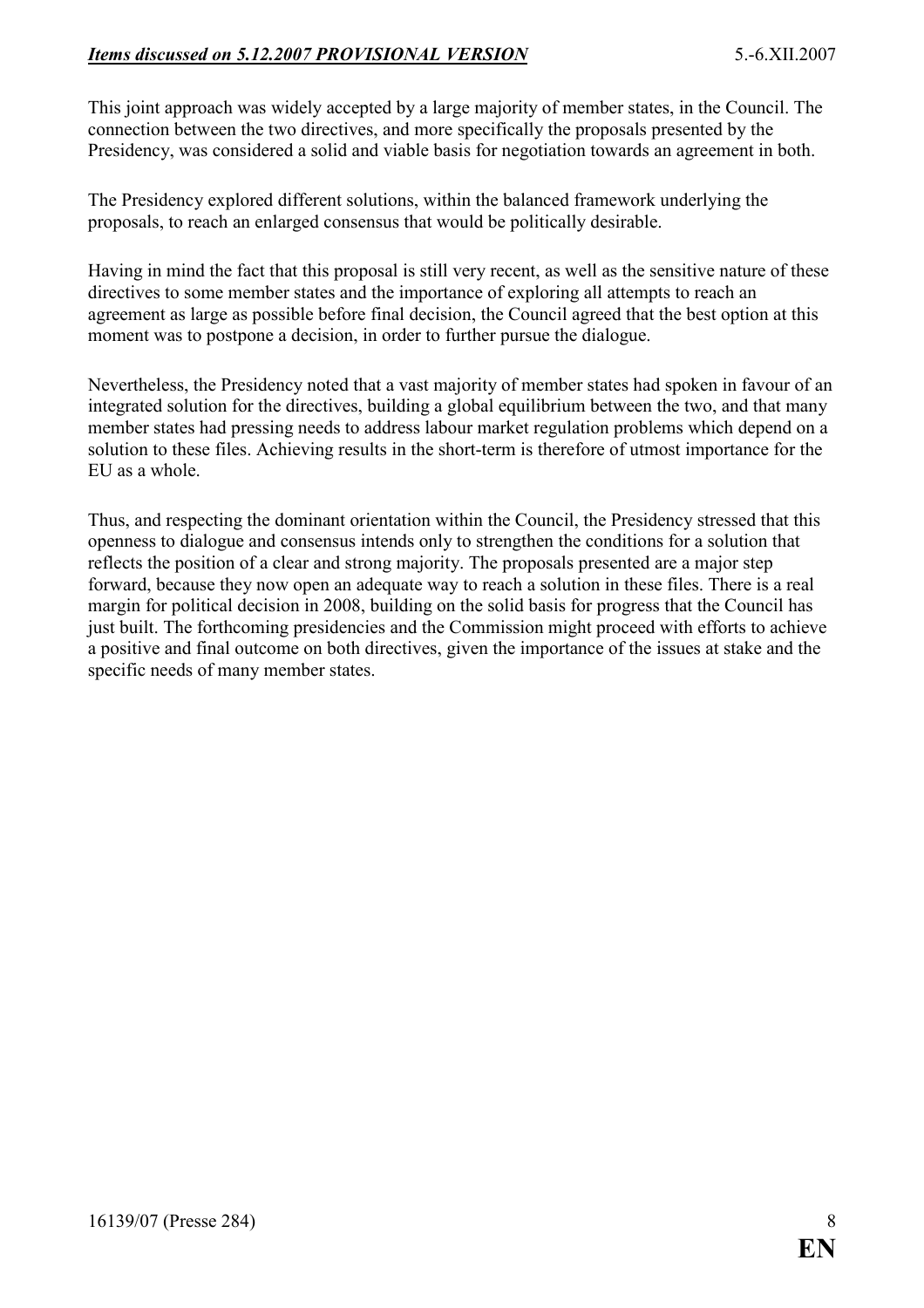# *Working time*

Directive 2003/88/CE establishes minimum requirements concerning the organisation of working time, inter alia in respect of daily and weekly rest periods, breaks, maximum weekly working time, annual leave and certain aspects of night work, shift work and patterns of work

The objective of the draft amending Directive currently under examination is twofold:

- First, it would prevent some of the consequences of the European Court of Justice's case law, in particular of the rulings in the SIMAP1 and Jaeger2 cases, which held that any on-call duty performed by a doctor, as long as he or she is required to be physically present in the hospital –even if he or she spends his or her time resting – must be regarded as working time. It is currently impossible for member states to apply European case law strictly, without a huge impact on their medical structures and economies. To avoid those negative effects, the draft Directive would introduce a definition of "inactive part of on-call time".
- Secondly, to review some of the provisions of Directive 2003/88/EC concerning the possibility of not applying the maximum weekly working time (48 hours) if the worker agrees to work longer hours (the "opt-out" provision).

With a view to achieving agreement, the Portuguese Presidency tabled a set of proposals, built on previous Presidencies' compromise texts.

The Presidency text provided for the possibility of the opt-out clause, with some elements being taken into account to guarantee the protection of health and safety of workers, in particular:

– the opt-out clause would be seen as an exception, the working week of a maximum of 48 hours being the general rule in the EU;

**<sup>1</sup>** Judgment of the Court of 3 October 2000 in case C-303/98, Sindicato de Médicos de Asistencia Publica (SIMAP) v. Conselleria de Sanidad y Consumo de la Generalidad Valenciana, ECR 2000, p. I-07963.

**<sup>2</sup>** Judgment of the Court of 9 September 2003 in case C-151/02, reference for a preliminary ruling: Landesarbeitsgericht Schleswig-Holstein (Germany) in the proceedings pending before that court between Landeshauptstadt Kiel and Norbert Jaeger, ECR 2003, p. I-08389.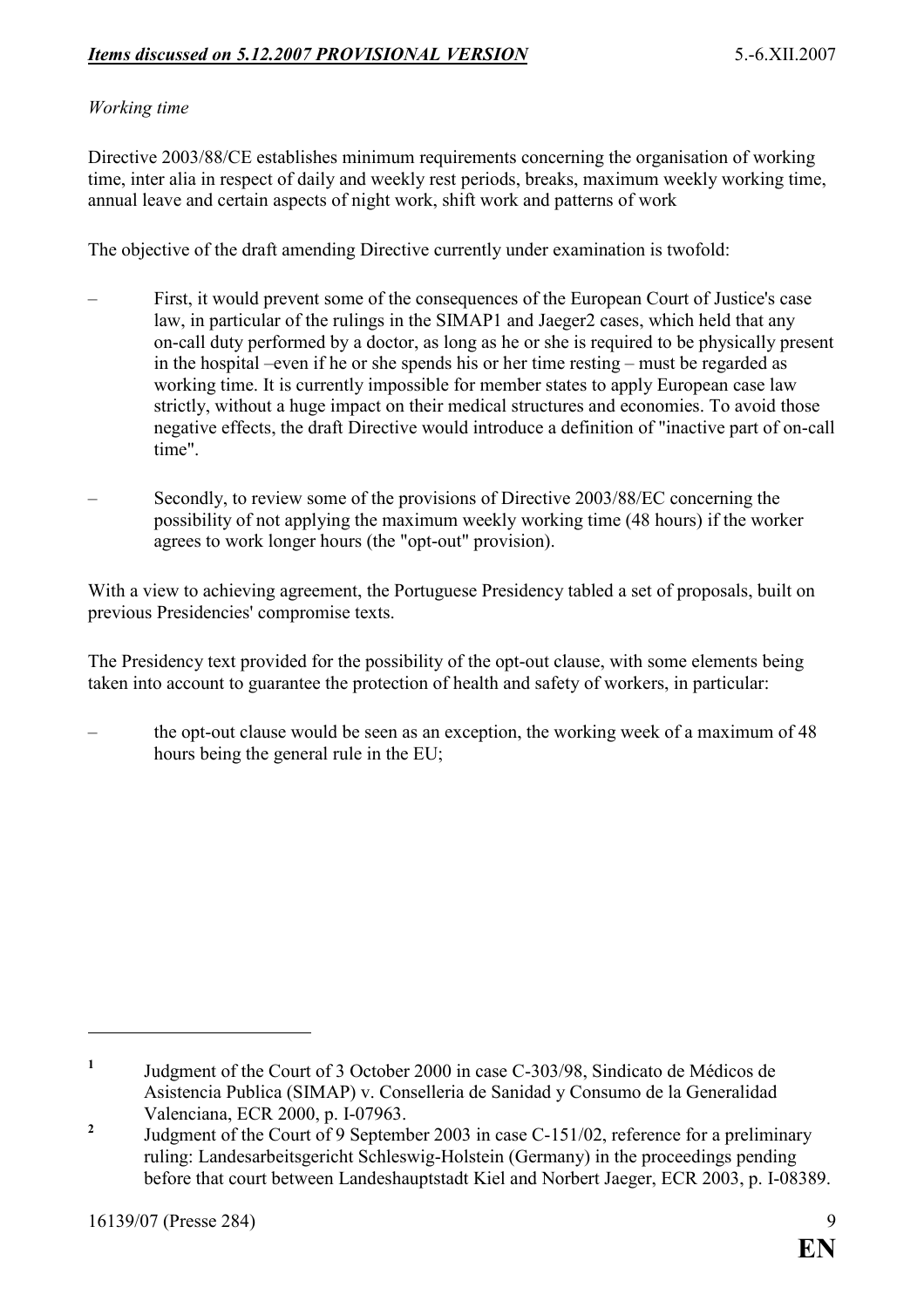# *Items discussed on 5.12.2007 PROVISIONAL VERSION* 5.-6.XII.2007

- implementation of the opt-out must be laid down by collective agreement, agreement between the social partners or by national law;
- employers and employees must consider other flexibility provisions such as the longer reference period when counting working time – before making use of the opt-out provision;
- it would not be possible for a member state to make use of both the longer reference period and the opt-out clause;
- an employee who refuses to work more than the average working time must not suffer as a result;
- an agreement signed at the beginning of the working contract would be null and void;
- a weekly limit of working hours would be set for workers who agree to the opt-out;
- there must be follow-up by the national authorities;
- a specific evaluation must be conducted at European level of the provisions concerning the opt-out and the implementation of longer reference periods; taking into account this evaluation the Commission may, if appropriate, submit a proposal to revise the Directive.

Legal basis proposed: Article 137(2) of the Treaty – qualified majority required for a Council decision; codecision procedure with the European Parliament applicable. The European Parliament delivered its first-reading opinion on 11 May 2005 (*8725/05*) and the Commission its amended proposal on 31 May 2005 (*9554/05)*.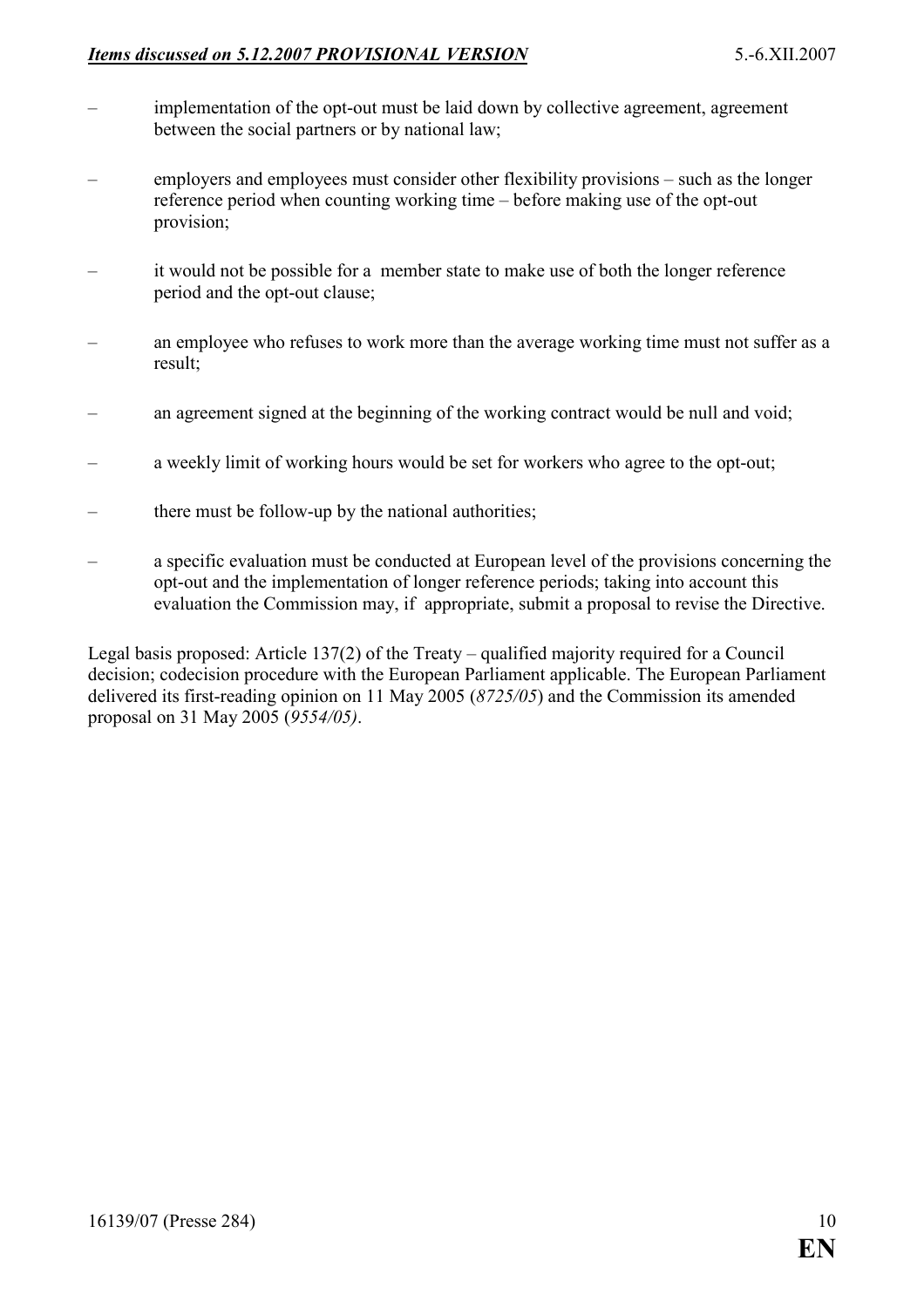# *Temporary agency workers*

Temporary agency work is seen as a key factor in meeting the requirements of the Lisbon Strategy, as it contributes to increasing both employment and competitiveness.

There are considerable differences in the use, legal situation, status and working conditions of temporary agency work within the EU. In this context, the draft Directive aims to establish, at European level, a common legal framework to regulate temporary agency work. It seeks to strike a balance between flexibility and job security, while completing a package of measures aimed at regulating working conditions for so-called "*atypical*" workers. It will, in its turn, be complemented by Directive 91/383/EEC of 25 June 1991**<sup>1</sup>** , supplementing the measures to encourage improvements in the safety and health at work.

The draft Directive would apply to workers who have an employment relationship with a temporary agency and who would perform temporary work under the supervision and direction of a user undertaking. It aims to ensure the protection of temporary agency workers and to improve the quality of agency work by ensuring, in particular, that the principle of equal treatment – in relation to workers recruited by the user undertaking to occupy the same job – is applied. Temporary agencies would be recognised as employers.

The main outstanding issues may be summarised as follows:

- prohibitions and restrictions on temporary agency work, in particular, their review or removal;
- the principle of equal treatment, possible exceptions to that principle and the maximum length of assignments to which such exceptions can apply.

Legal basis proposed: Article 137(2) of the Treaty; qualified majority required for a Council decision; codecision procedure with the European Parliament applicable. The European Parliament delivered its opinion at first-reading in November 2002**<sup>2</sup>** .

**<sup>1</sup>** OJ L 206, 29.7.1991, p. 19.

**<sup>2</sup>** 14331/02.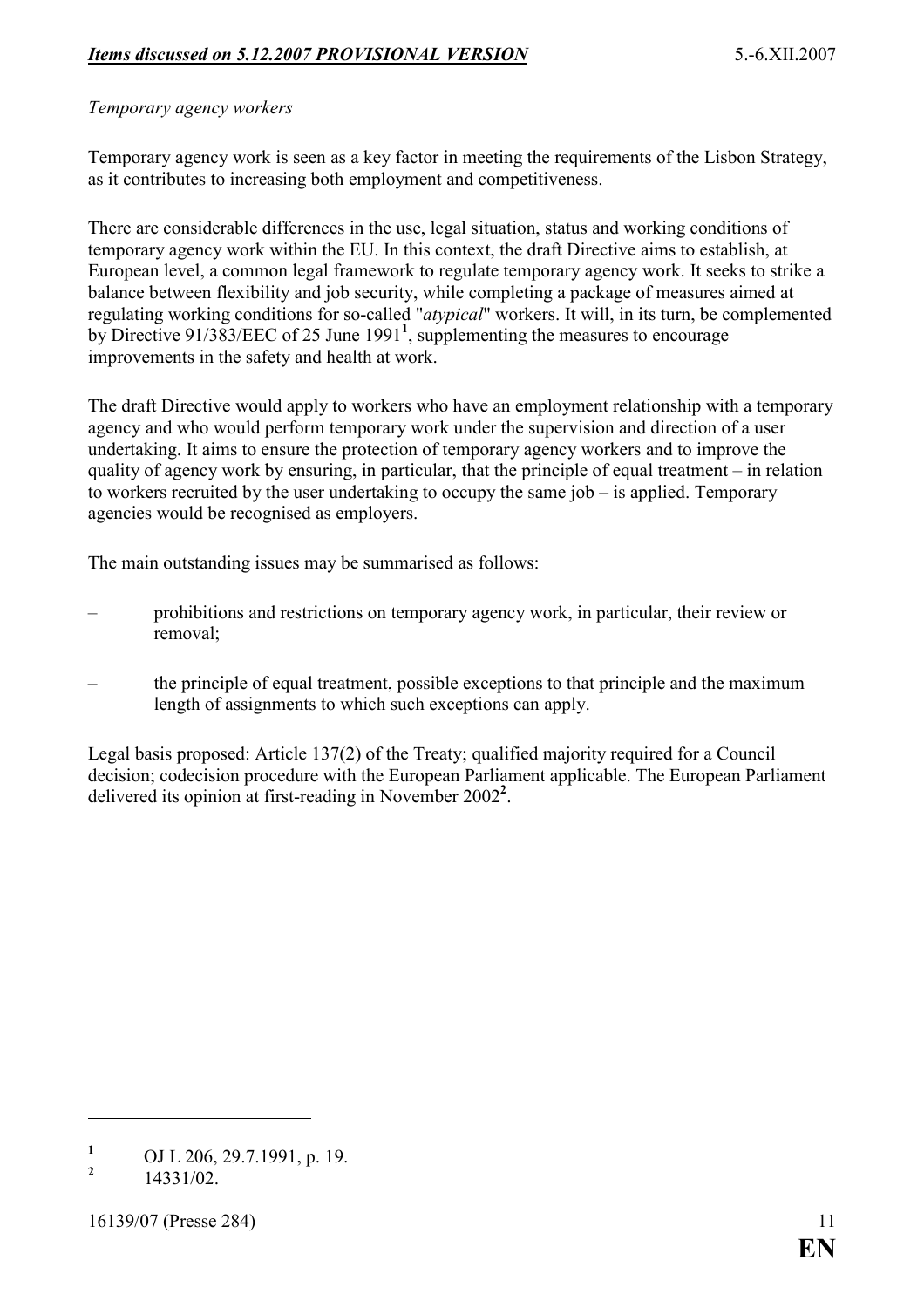# **Common principles of flexicurity -** *Council conclusions*

In response to the 2007 Spring European Council mandate<sup>1</sup> and following the Commission communication: "Towards common principles of flexicurity"**<sup>2</sup>** , the Council held a debate on flexicurity.

At the end of the debate, the Presidency underlined the consensual commitment of the delegations that allowed an agreement on common principles of flexicurity which guarantee a well balanced definition of flexicurity that respects the stability in contractual relations and during employment transitions as well as the role of the social partners.

Thus, the Council endorsed a joint opinion of the Employment and Social Protection Committees (*15320/07*) and adopted the conclusions set out in document *[15497/07](http://register.consilium.europa.eu/pdf/en/07/st15/st15497.en07.pdf)*, defining common principles of flexicurity.

#### **Future prospects for the European Employment Strategy in the new cycle of the Lisbon Strategy -** *Council conclusions*

On the 10th anniversary of the European Employment Strategy, the Council endorsed an Employment Committee Opinion (*15207/07*) and adopted the conclusions set out in document *[15813/07,](http://register.consilium.europa.eu/pdf/en/07/st15/st15813.en07.pdf)* on the future prospects for the European Employment Strategy in the context of the new cycle of the Lisbon Strategy.

It was also informed by the Social Protection Committee's Chair on the report on mutual interaction between the common social objectives of greater economic growth and more and better jobs.

**<sup>1</sup>** "The European Council looks forward to the discussion on the Commission communication on flexicurity, which should be instrumental in preparing a range of flexicurity pathways to find the right mix of policies tailored to labour market needs including increased labour-market participation." (*Par. 18, 7224/07*)

**<sup>2</sup>** 10255/07.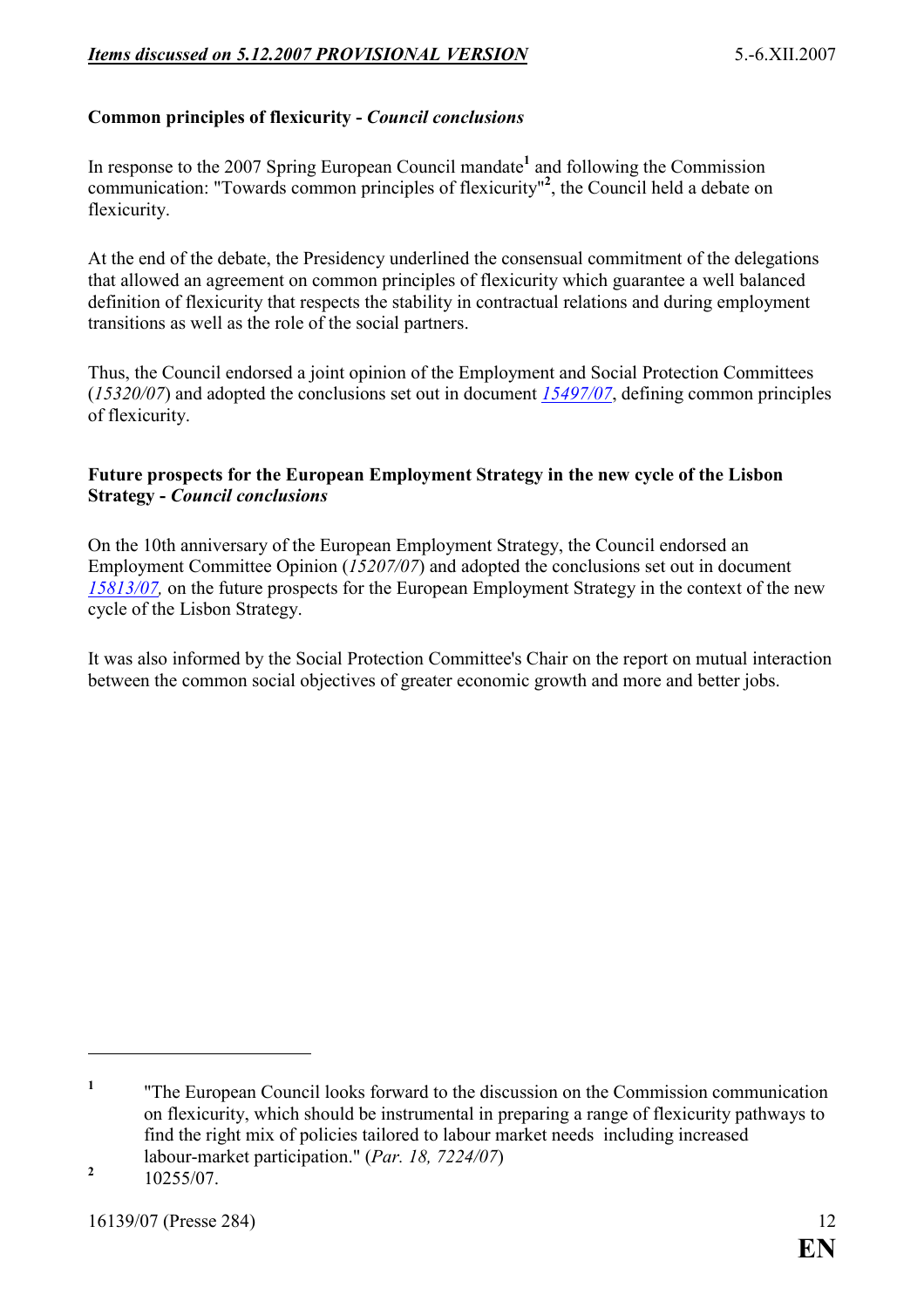#### **Social services of general interest**

Following the Commission communication accompanying the communication on "A single market for 21st century Europe" – "Services of general interest, including social services of general interest: a new European commitment", the Council held a policy debate, focusing, in particular, on the following issues:

- The contribution of a European framework to maximise the potential of social services in promoting social cohesion, employment, economic growth and specific issues that should be covered by any such framework;
- The specific features and nature of social services of general interest (SSGI);
- Further steps to be taken at the European level in this field.

It was the first time that this topic was discussed at this level and work should proceed. Some of the ideas resulting from the debate might be summed up as following:

- Social services of general interest play a major role in the member states in the social and in the economic sectors;
- The organisation, the financing, the territorial level of organisation of the social services of general interest are very different from one member state to another. However that diversity should not be an obstacle to the EU making contribution to promoting social services of general interest. The open method of coordination has an important role to play in this respect.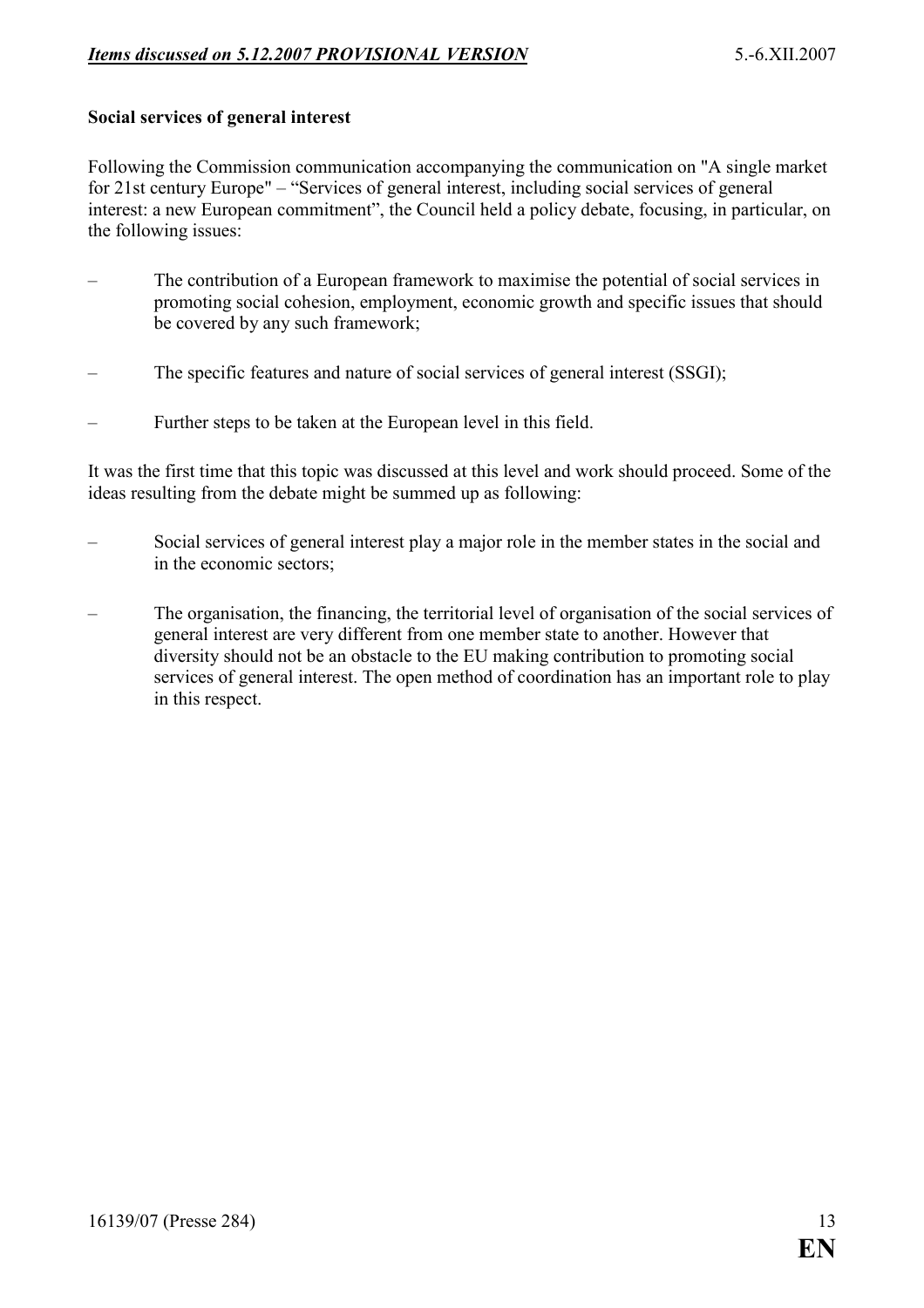The relevance of social services has been the object of Europe-wide debates**<sup>1</sup>** . It is clear that there is an increasing overall awareness of the specific characteristics, nature and decisive importance of SSGI, which must be taken into account at the European level, while respecting national institutional traditions and policy options.

In particular, debates about SSGI**<sup>2</sup>** have highlighted the need to develop a coherent framework which is able to clearly define the founding elements, principles and scope of social services and their relation to the broader framework of services of general interest and the internal market. This is precisely one of the main goals of the recent communication from the Commission<sup>3</sup> on this topic.

A common understanding around such issues would be important for enhancing the role of social services at the European level, creating better conditions for supporting their quality, modernisation and adequacy in the future. The capacity for striking adequate and balanced solutions in this field would be crucial for successfully facing the new social risks and needs of EU citizens and the challenges faced by EU economies.

**<sup>1</sup>** A recent example is provided by the 1<sup>st</sup> Forum on Social Services of General Interest, organised, under the auspices of the European Parliament, by the Portuguese Presidency with the support of the European Commission, which took place in Lisbon (17 September 2007). It followed the recommendation of the European Parliament (Resolution A6- 0275/2006 of 26 September 2006).

**<sup>2</sup>** *9038/06*. The consultation process included the launch of a questionnaire by the Social Protection Committee.

**<sup>3</sup>** 15650/07.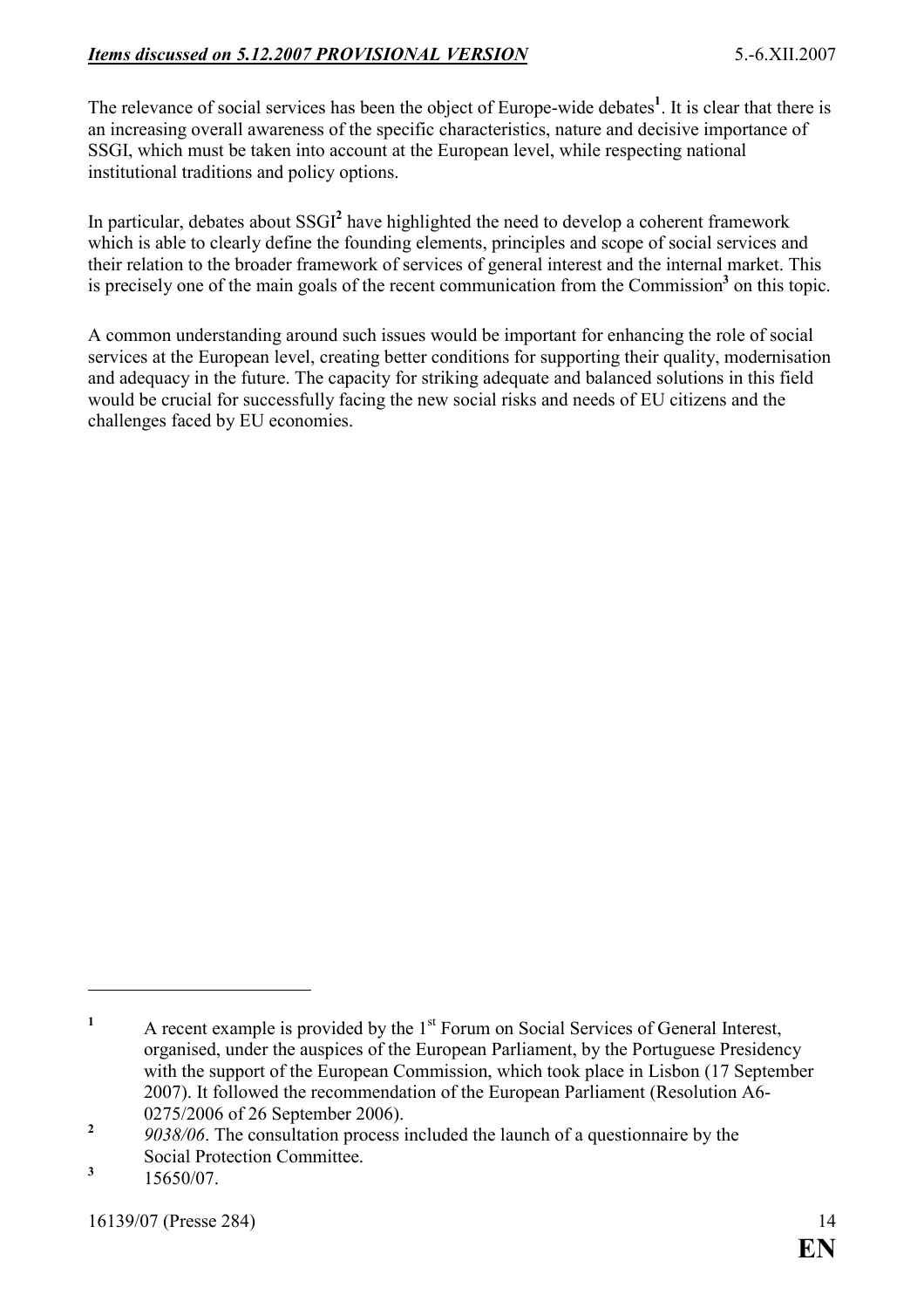## **Coordination of social security systems**

## – **implementing Regulation**

## Content of Annex XI to Regulation (EC) No 883/2004

Pending the European Parliament opinions at first reading, the Council agreed on partial<sup>1</sup> general approaches concerning unemployment and family benefits in draft Regulations that will:

a) implement Regulation (EC) No 883/20042 (15512/07), and

b) determine the content of its Annex XI (15514/07).

Regulation (EC) No 883/2004 was the first step in a process aimed at modernising and simplifying EU rules on the coordination of national social security systems, intended to allow EU citizens to move freely within Europe, while maintaining their rights to social security benefits (health, pensions, unemployment benefits, etc.). This process is being supplemented by the adoption of an implementing Regulation**<sup>3</sup>** , to replace Regulation (EEC) No 574/72 and of a Regulation which lays down provisions regarding specific aspects of individual member states' legislation, which will form the content of Annex XI to Regulation (EC) No 883/2004**<sup>4</sup>** . Those proposals are currently under examination.

Owing to the complexity of the file, and in accordance with the approach already adopted in discussions on the basic Regulation, it has been decided to aim for agreement on a chapter-bychapter basis: for now, agreement would concern Chapters V (Unemployment benefits) and VI (Family benefits) of Title III and Chapter II of Title IV (Reimbursement of Unemployment benefits).

Legal basis proposed: Articles 42 and 308 of the Treaty – unanimity required for a Council decision; codecision with the European Parliament applicable.

**<sup>1</sup>** Examination of the proposals will continue under the incoming Presidencies.

**<sup>2</sup>** Regulation of the European Parliament and of the Council of 29 April 2004 on the coordination of social security systems, OJ L 166, 30.4.2004, corrigendum OJ L 200, 7.6.2004.

**<sup>3</sup>** See Article 89 of Regulation (EC) No 883/2004.

**<sup>4</sup>** See Article 83 of Regulation (EC) No 883/2004.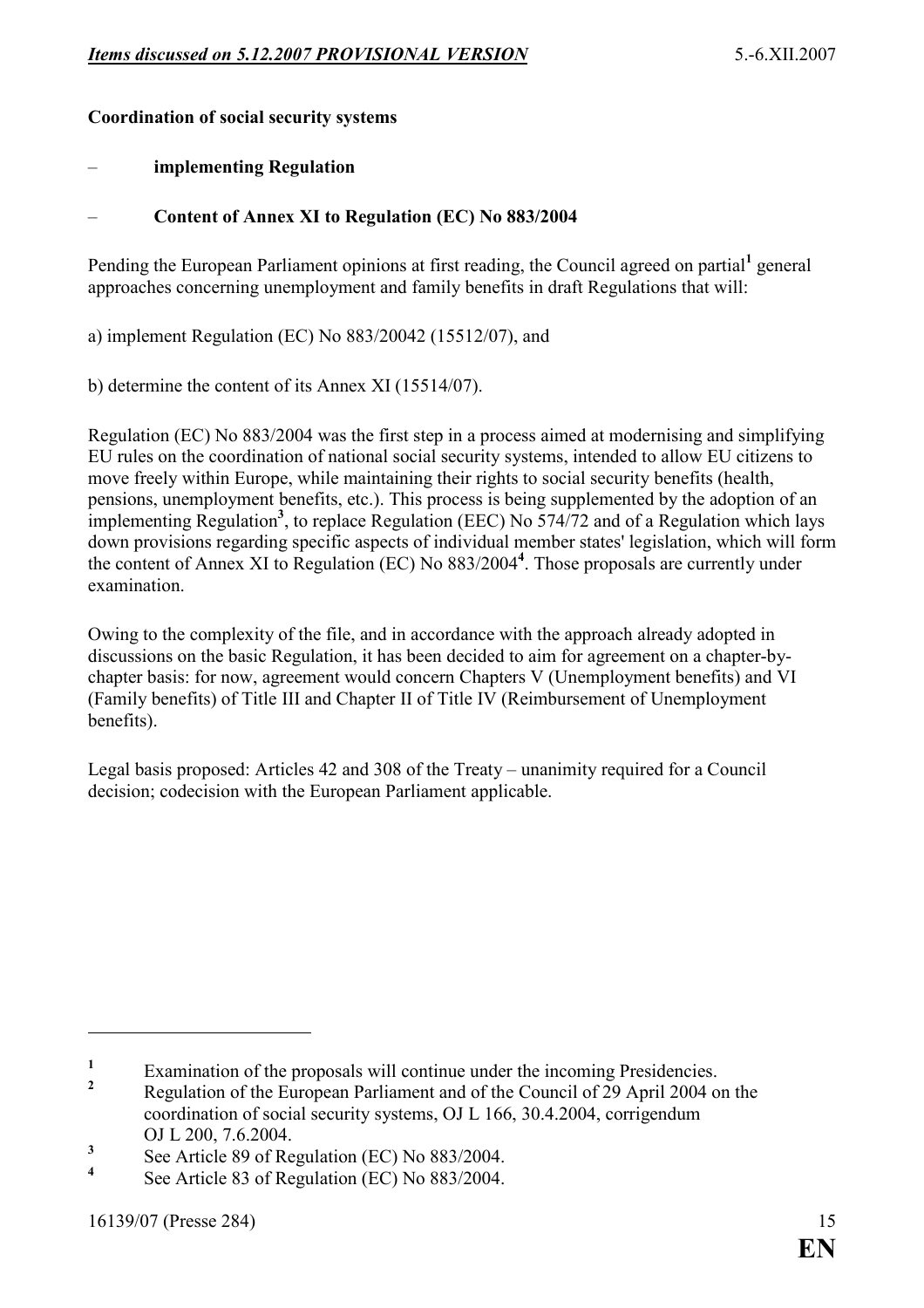## **Supplementary pension rights**

The Council made progress towards reaching political agreement on a common position concerning a draft Directive regarding the minimum requirements for enhancing working mobility by improving the acquisition and preservation of supplementary pension rights *(15515/07 ADD1, ADD3)*. However, following intensive discussions it was recognised that the required unanimity could not be attained, one issue remaining unsolved: the duration of the vesting period. Work on this file should continue under the forthcoming presidencies.

In a context where pension schemes established in the framework of an employment relationship – supplementary pension schemes – are becoming increasingly important for covering the risks of old age in the member states, the draft Directive aims to facilitate the free movement of workers, both between and within member states, by improving opportunities for those who change employers to acquire and preserve supplementary pension rights.

Legal basis proposed: Articles 42 and 94 of the Treaty – unanimity required for a Council decision; codecision procedure with the European Parliament applicable. The European Parliament delivered its opinion at first reading on 20 June 2007**<sup>1</sup>** .

#### **Active inclusion of people furthest from the labour market -** *Council conclusions*

Following the Commission communication entitled "Modernising social protection for greater social justice and economic cohesion: taking forward the active inclusion of people furthest from the labour market", the Council adopted the conclusions set out in *[15191/07](http://register.consilium.europa.eu/pdf/en/07/st15/st15191.en07.pdf)*.

#### **Beijing platform for action -** *Council conclusions*

The Council adopted the conclusions set out in document *[13947/07,](http://register.consilium.europa.eu/pdf/en/07/st13/st13947.en07.pdf) [13947/07 ADD1, 13947/07](http://register.consilium.europa.eu/pdf/en/07/st13/st13947-ad01.en07.pdf)  [ADD1 COR1](http://register.consilium.europa.eu/pdf/en/07/st13/st13947-ad01.en07.pdf)* on the review of implementation by the member states and the EU institutions of the Beijing platform for action, accompanied by indicators in respect of *women and poverty*, which is one of the 12 critical areas for action *(13947/07 ADD1).*

**<sup>1</sup>** 10933/07.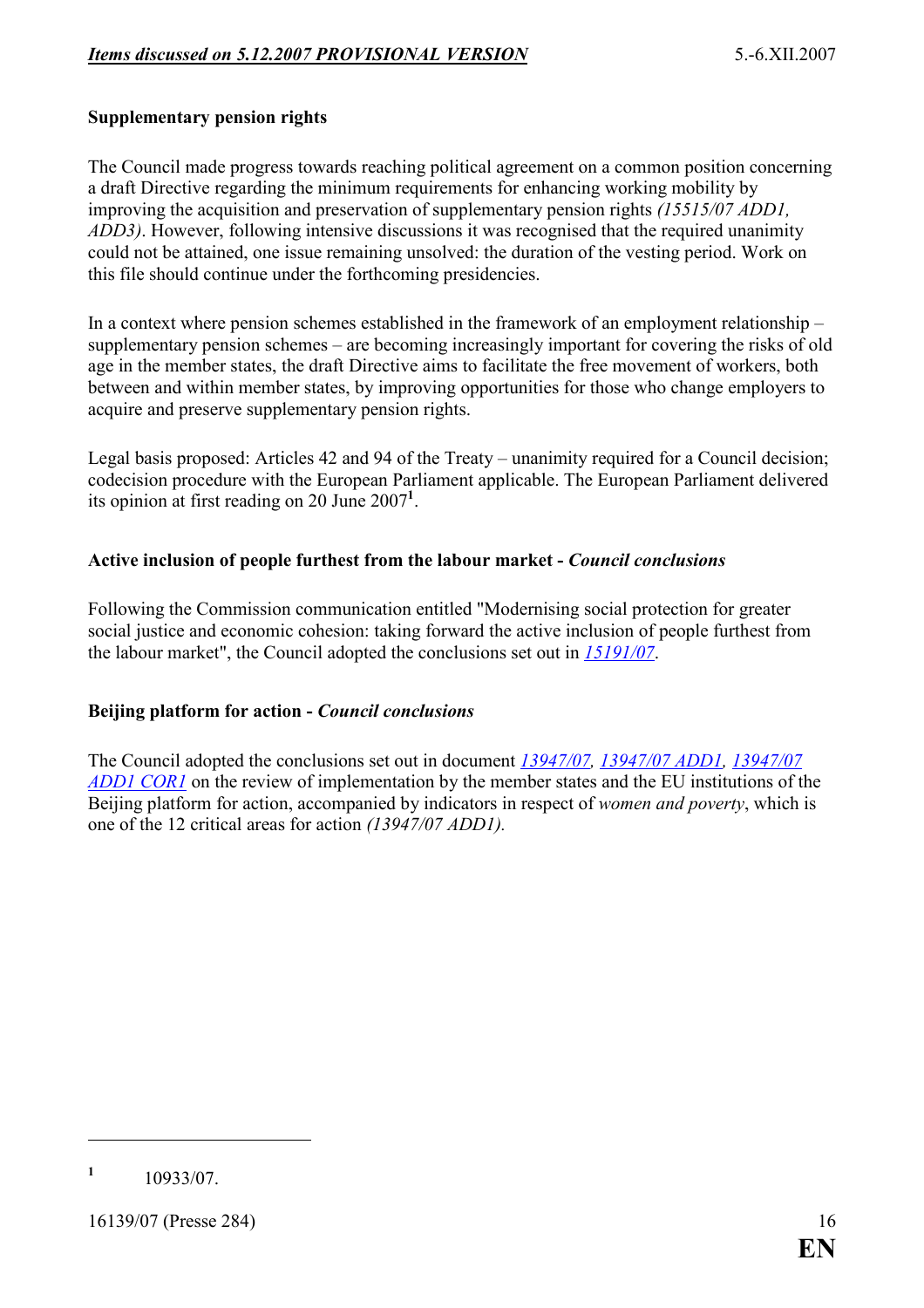# **Follow-up to the European Year of Equal Opportunities for all (2007)**

The Council adopted the Resolution set out in document *[15383/07](http://register.consilium.europa.eu/pdf/en/07/st15/st15383.en07.pdf)* on the follow-up to the European Year of Equal Opportunities for all (2007).

#### **Balanced roles of women and men -** *Council conclusions*

The Council adopted the conclusions on balanced roles of women and men for jobs, growth and social cohesion, set out in document  $14136/07$ ,  $14136/07$  COR1.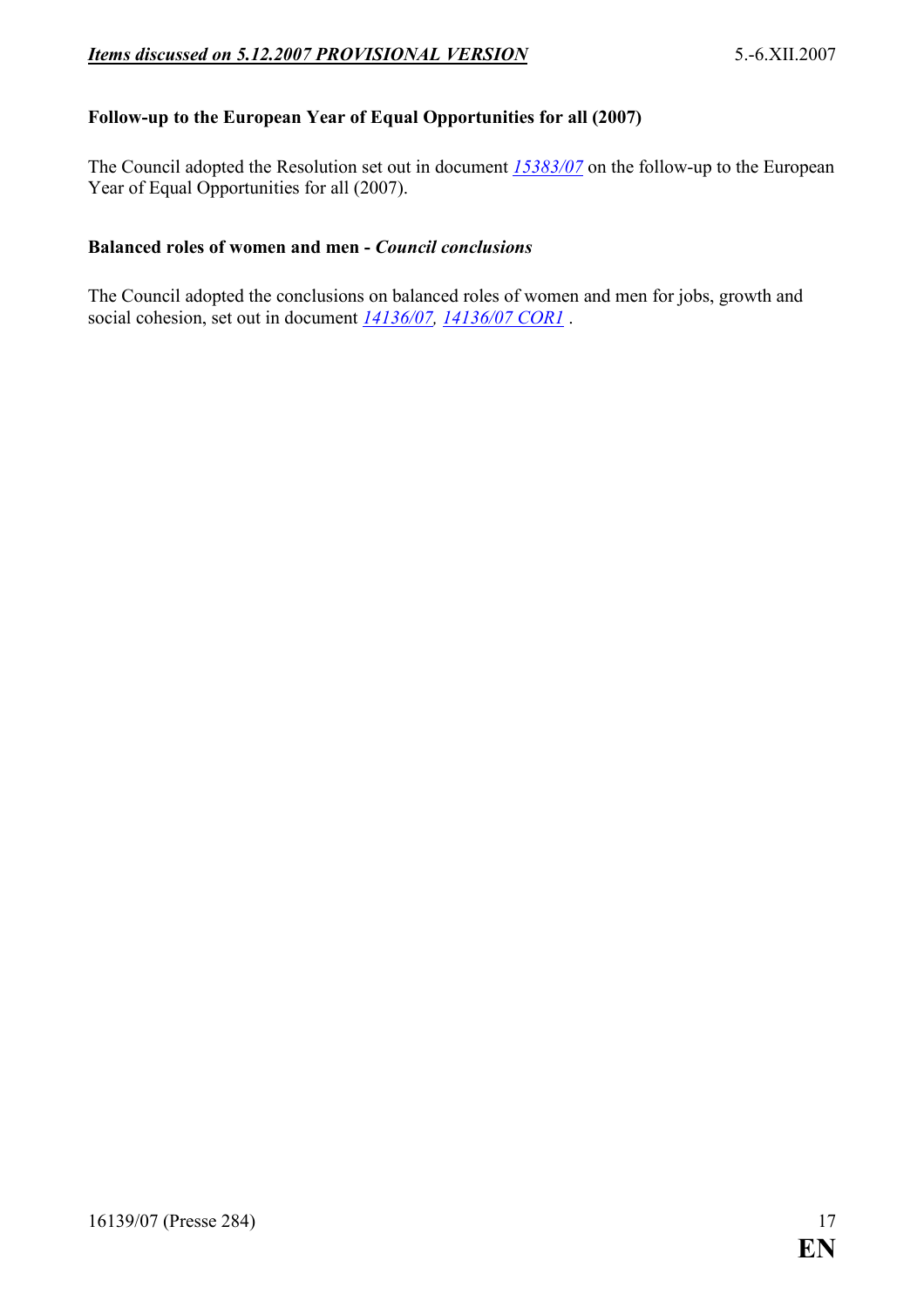### **OTHER BUSINESS**

- (a) Events organised during the Portuguese Presidency
	- Information from the Presidency
	- (i) Conference of Experts on "Employability and Entrepreneurship Gender Stereotypes" (3 and 4 October 2007)
	- (ii) Conference on "Trafficking in Human Beings and Gender" (8 and 9 October 2007)
	- (iii) 6th European Round Table on Poverty and Social Exclusion. Minimum Social Standards: a Strategy for Protection and Empowerment (16 and 17 October 2007)
	- (iv) ILO Forum on Decent Work for a Fair Globalization (31 October, 1 and 2 November 2007)
	- (v) Conference on "The Paths of Sustainability and the Reform of Pension Systems" (13 and 14 November 2007)
- (b) Draft Council conclusions on trafficking in human beings (JHA Council)
	- Information from the Presidency
- (c) Draft Council Resolution on new skills for new jobs (Education, Culture and Youth Council)
	- Information from the Presidency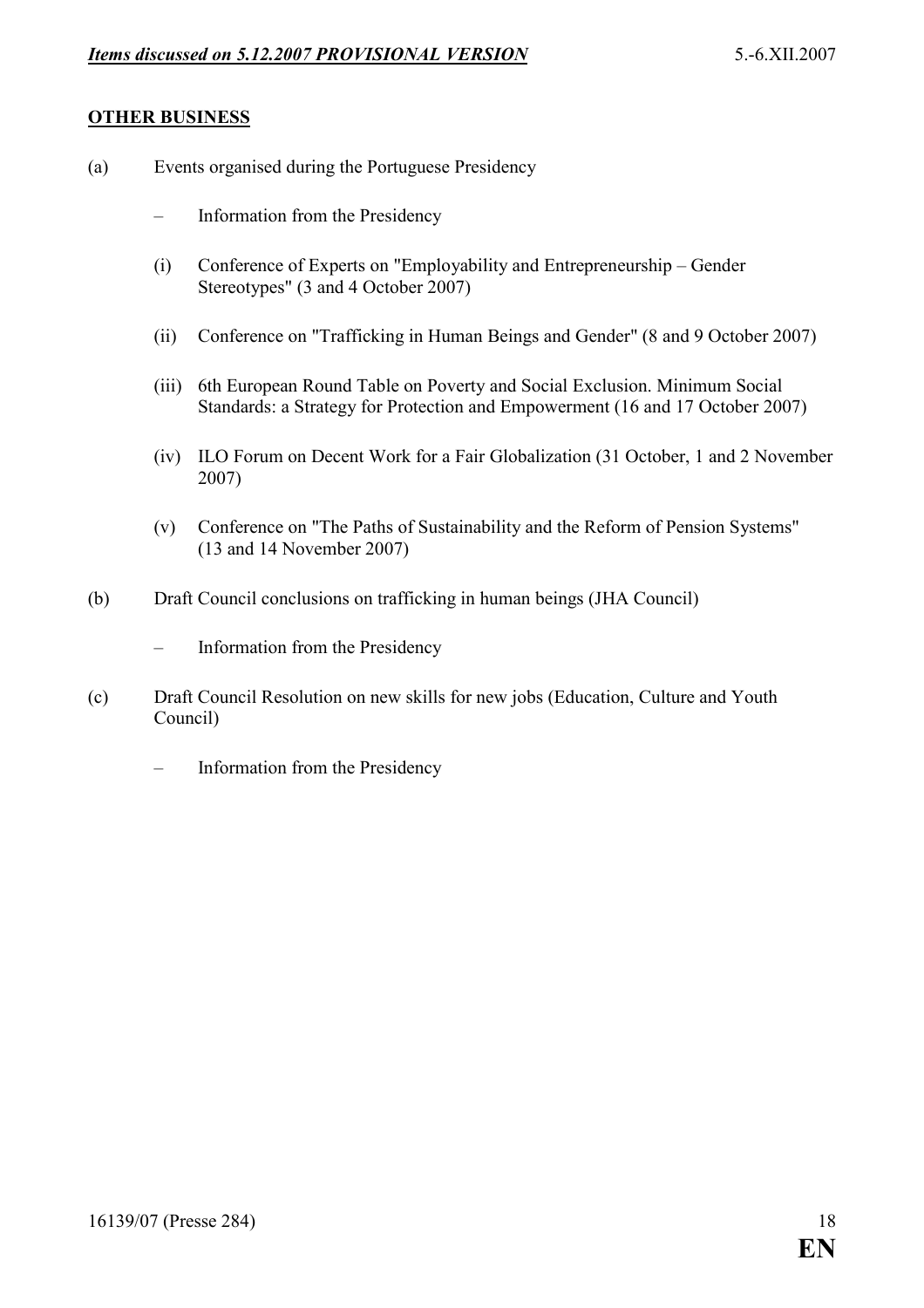- (d) Communication from the Commission "Opportunities, access and solidarity: towards a new social vision for 21st century Europe"
	- Information from the Commission
- (e) Communication from the Commission Outcome of the Public consultation on the Commission's Green Paper "Modernising labour law to meet the challenges of the 21st century"
	- Information from the Commission